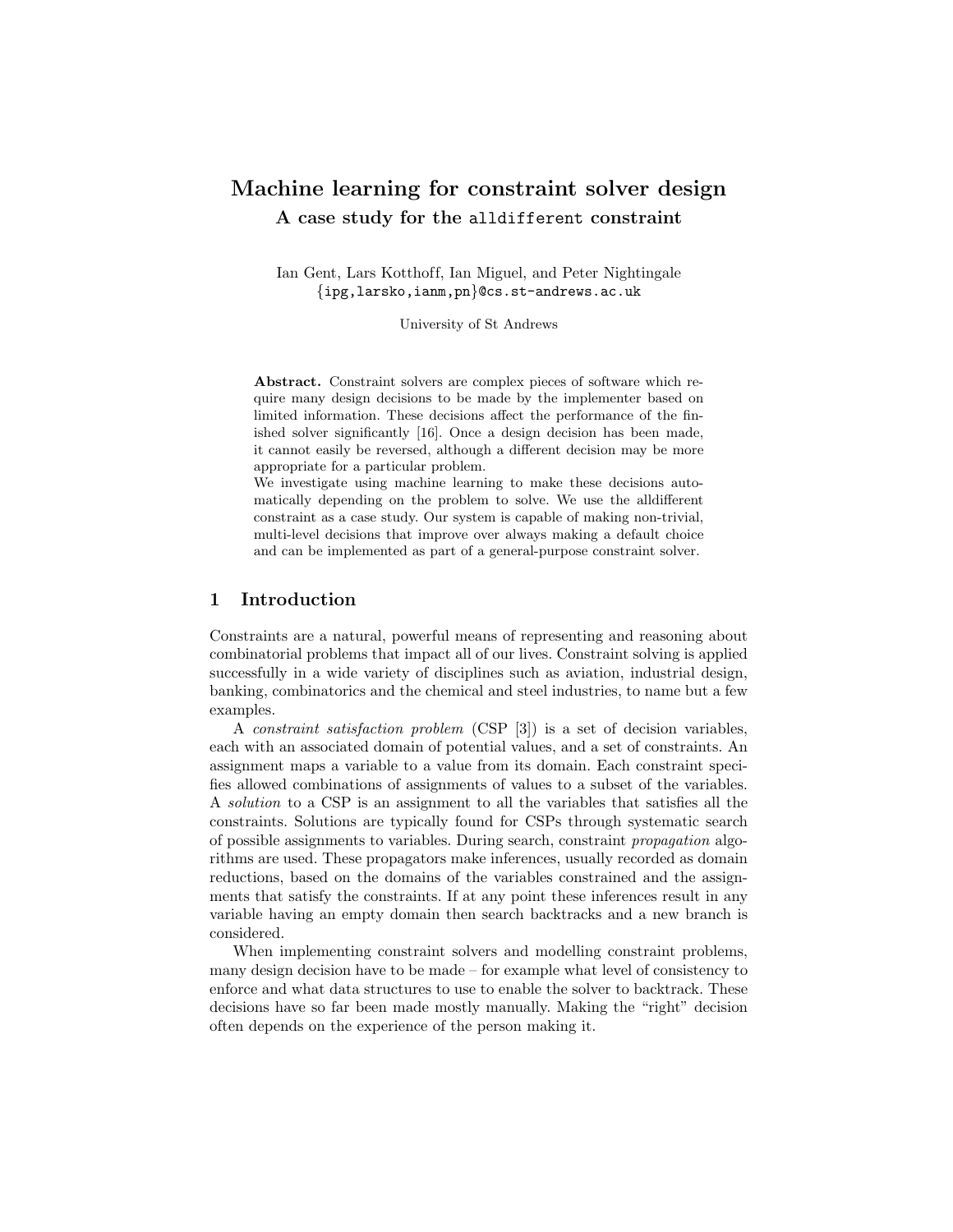We approach this problem using machine learning. Given a particular problem class or problem instance, we want to decide *automatically* which design decisions to make. This improves over the current state of the art in two ways. First, we do not require humans to make a decision based on their experience and data available at that time. Second, we can change design decisions for particular problems.

Our system does not only improve the performance of constraint solving, but also makes it easier to apply constraint programming to domain-specific problems, especially for people with little or no experience in constraint programming. It represents a significant step towards Puget's "model and run" paradigm [23].

We demonstrate that we can approach machine learning as a "black box" and use generic techniques to increase the performance of the learned classifiers. The result is a system which is able to dynamically decide which implementation to use by looking at an unknown problem. The decision made is in general better than simply relying on a default choice and enables us to solve constraint problems faster.

## 2 Background

We are addressing an instance of the Algorithm Selection Problem [26], which, given variable performance among a set of algorithms, is to choose the best candidate for a particular problem instance. Machine learning is an established method of addressing this problem [17, 19]. Particularly relevant to our work are the machine learning approaches that have been taken to configure, to select among, and to tune the parameters of solvers in the related fields of mathematical programming, propositional satisfiability (SAT), and constraints.

Multi-tac [21] configures a constraint solver for a particular instance distribution. It makes informed choices about aspects of the solver such as the search heuristic and the level of constraint propagation. The Adaptive Constraint Engine [5] learns search heuristics from training instances. SATenstein [15] configures stochastic local search solvers for solving SAT problems.

An algorithm portfolio consists of a collection of algorithms, which can be selected and applied in parallel to an instance, or in some (possibly truncated) sequence. This approach has recently been used with great success in SATzilla [29] and CP Hydra [22]. In earlier work Borrett et al [2] employed a sequential portfolio of constraint solvers. Guerri and Milano [11] use a decision-tree based technique to select among a portfolio of constraint- and integer-programming based solution methods for the bid evaluation problem. Similarly, Gent *et al* [7] investigate decision trees to choose whether to use lazy constraint learning [9] or not.

Rather than select among a number of algorithms, it is also possible to learn parameter settings for a particular algorithm. Hutter  $et \ al \ [14]$  apply this method to local search. Ansotegui et al [1] employ a genetic algorithm to tune the parameters of both local and systematic SAT solvers.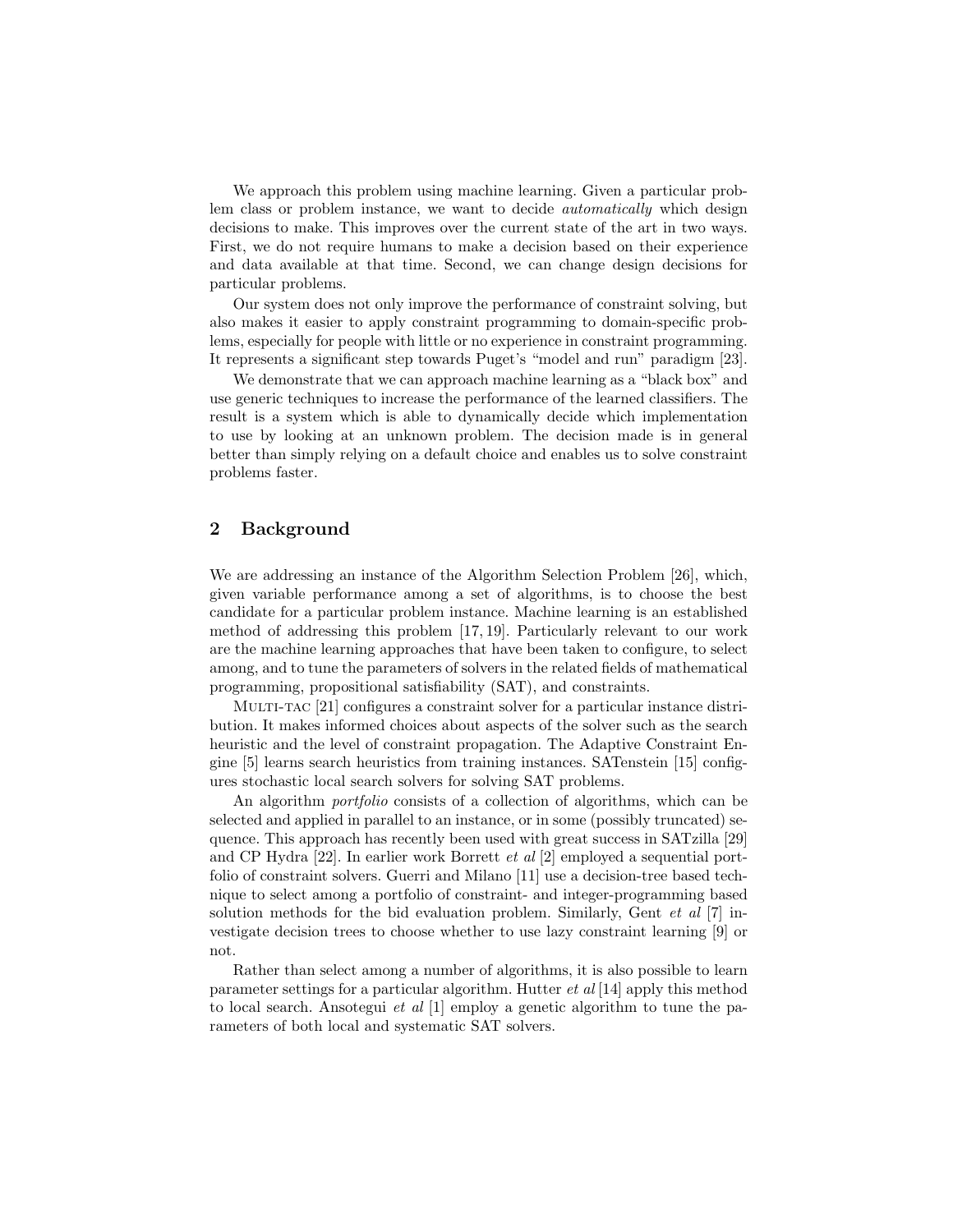The alldifferent constraint requires all variables which it is imposed on to be pairwise all ifferent. For example all diff( $x_1, x_2, x_3$ ) enforces  $x_1 \neq x_2, x_1 \neq x_3$ and  $x_2 \neq x_3$ .

There are many different ways to implement the alldifferent constraint. The naïve version decomposes the constraint and enforces disequality on each pair of variables. More sophisticated versions (e.g. [25]) consider the constraint as a whole and are able to do more propagation. For example an alldifferent constraint which involves four variables with the same three possible values each cannot be satisfied, but this knowledge cannot be derived when just considering the decomposition into pairs of variables. Further variants are discussed in [13].

Even when the high-level decision of how much propagation to do has been made, a low-level decision has to be made on how to implement the constraint. For an in-depth survey of the decisions involved, see [10].

We make both decisions and therefore combine the selection of an algorithm (the na¨ıve implementation or the more sophisticated one) and the tuning of algorithm parameters (which one of the more sophisticated implementations to use). Note that we restrict the implementations to the ones that the Minion constraint solver [8] provides. In particular, it does not provide a bounds consistency propagator.

## 3 The benchmark instances and solvers

We evaluated the performance of the different versions of the alldifferent constraint on two different sets of problem instances. The first one was used for learning classifiers, the second one only for the evaluation of the learned classifiers.

The set we used for machine learning consisted of 277 benchmark instances from 14 different problem classes. It has been chosen to include as many instances as possible whatever our expectation of which version of the alldifferent constraint will perform best.

The set to evaluate the learned classifiers consisted of 1036 instances from 2 different problem classes that were not present in the set we used for machine learning. We chose this set for evaluation because the low number of different problem classes makes it unsuitable for training.

Our sources are Lecoutre's XCSP repository [18] and our own stock of CSP instances. The reference constraint solver used is Minion [8] version 0.9 and its default implementation of the alldifferent constraint gacalldiff. The experiments were run with binaries compiled with g++ version 4.4.3 and Boost version 1.40.0 on machines with 8 core Intel E5430 2.66GHz, 8GB RAM running CentOS with Linux kernel 2.6.18-164.6.1.el5 64Bit.

We imposed a time limit of 3600 seconds for each instance. The total number of instances that no solver could solve solve because of a time out was 66 for the first set and 26 for the second set. We took the median CPU time of 3 runs for each problem instance.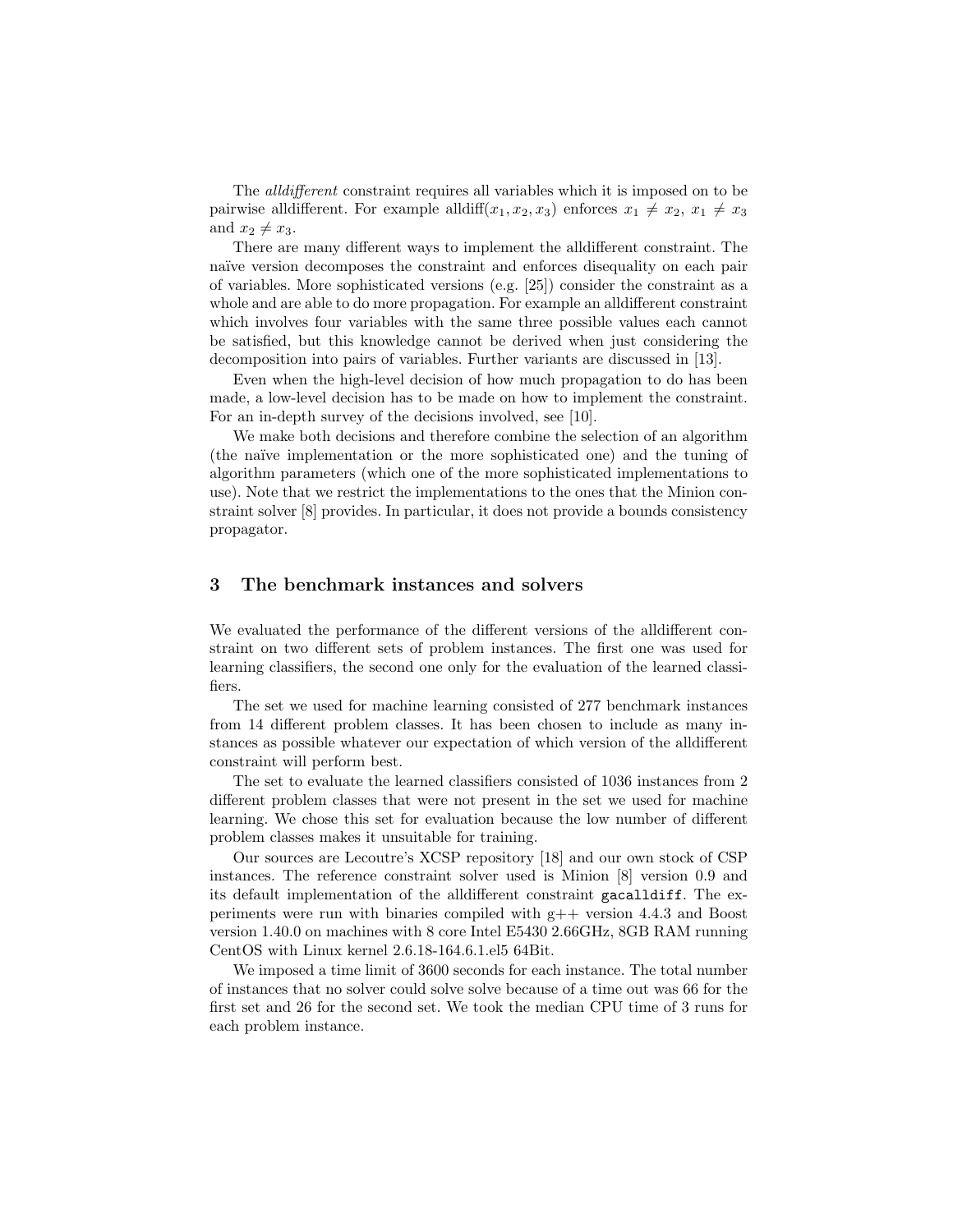

Fig. 1. Potential speedup a decision algorithm could achieve over always making the default decision. The crosses represent the instances of the first data set, the pluses the instances of the second data set. A speedup of one means that the default version of alldifferent is the fastest version, a speedup of two means that the fastest version of alldifferent is twice as fast as the default version.

As Figure 1 shows, adapting the implementation decision to the problem instead of always choosing a standard implementation has the potential of achieving significant speedups on some instances of the first set of benchmark instances and speedups of up to 1.2 on the second set.

We ran the problems with 9 different versions of the alldifferent constraint – the na¨ıve version which is operationally equivalent to the binary decomposition and 8 different implementations of the more sophisticated version which achieves generalised arc consistency (see [10]). The amount of search done by the 8 versions which implement the more sophisticated algorithm was the same. The variables and values were searched in the order they were specified in in the model of the problem instance.

The instances, the binaries to run them, and everything else required to reproduce our results are available on request.

#### 4 Instance attributes and their measurement

We measured 37 attributes of the problem instances. They describe a wide range of features such as constraint and variable statistics and a number of attributes based on the primal graph. The primal graph  $g = \langle V, E \rangle$  has a vertex for every CSP variable, and two vertices are connected by an edge iff the two variables are in the scope of a constraint together.

**Edge density** The number of edges in  $g$  divided by the number of pairs of distinct vertices.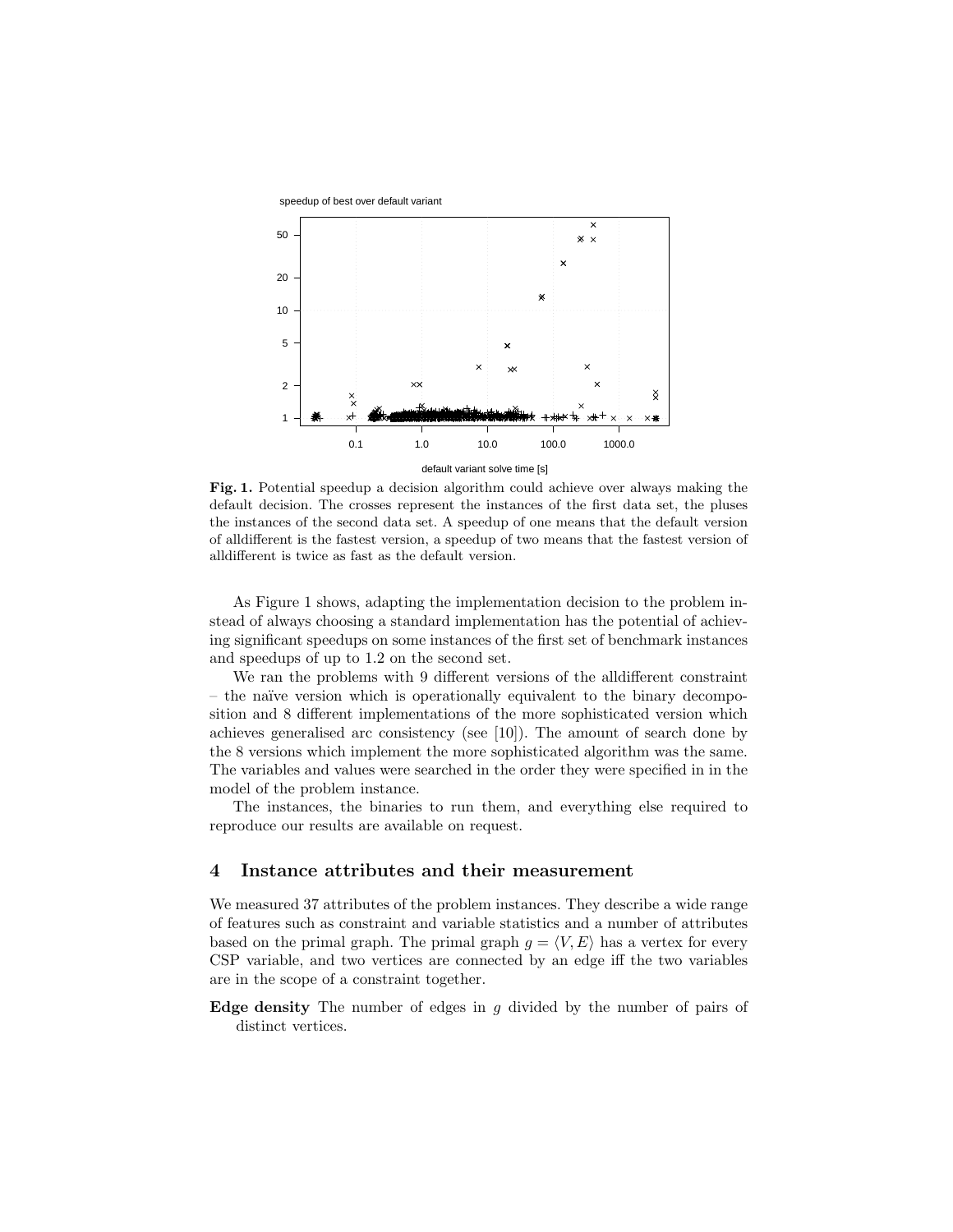- **Clustering coefficient** For a vertex v, the set of neighbours of v is  $n(v)$ . The edge density among the vertices  $n(v)$  is calculated. The clustering coefficient is the mean average of this local edge density for all  $v$  [27]. It is intended to be a measure of the local cliqueness of the graph. This attribute has been used with machine learning for a model selection problem in constraint programming [11].
- Normalised degree The normalised degree of a vertex is its degree divided by  $|V|$ . The minimum, maximum, mean and median normalised degree are used.
- Normalised standard deviation of degree The standard deviation of vertex degree is normalised by dividing by  $|V|$ .
- Width of ordering Each of our benchmark instances has an associated variable ordering. The width of a vertex  $v$  in an ordered graph is its number of parents (i.e. neighbours that precede  $v$  in the ordering). The width of the ordering is the maximum width over all vertices [3]. The width of the ordering normalised by the number of vertices was used.
- Width of graph The width of a graph is the minimum width over all possible orderings. This can be calculated in polynomial time [3], and is related to some tractability results. The width of the graph normalised by the number of vertices was used.
- Variable domains The quartiles and the mean value over the domains of all variables.
- Constraint arity The quartiles and the mean of the arity of all constraints (the number of variables constrained by it), normalised by the number of constraints.
- Multiple shared variables The proportion of pairs of constraints that share more than one variable.
- Normalised mean constraints per variable For each variable, we count the number of constraints on the variable. The mean average is taken, and this is normalised by dividing by the number of constraints.
- Ratio of auxiliary variables to other variables Auxiliary variables are introduced by decomposition of expressions in order to be able to express them in the language of the solver. We use the ratio of auxiliary variables to other variables.
- Tightness The tightness of a constraint is the proportion of disallowed tuples. The tightness is estimated by sampling 1000 random tuples (that are valid w.r.t. variable domains) and testing if the tuple satisfies the constraint. The tightness quartiles and the mean tightness over all constraints is used.
- Proportion of symmetric variables In many CSPs, the variables form equivalence classes where the number and type of constraints a variable is in are the same. For example in the CSP  $x_1 \times x_2 = x_3, x_4 \times x_5 = x_6, x_1, x_2, x_4, x_5$ are all indistinguishable, as are  $x_3$  and  $x_6$ . The first stage of the algorithm used by Nauty  $[20]$  detects this property. Given a partition of n variables generated by this algorithm, we transform this into a number between 0 and 1 by taking the proportion of all pairs of variables which are in the same part of the partition.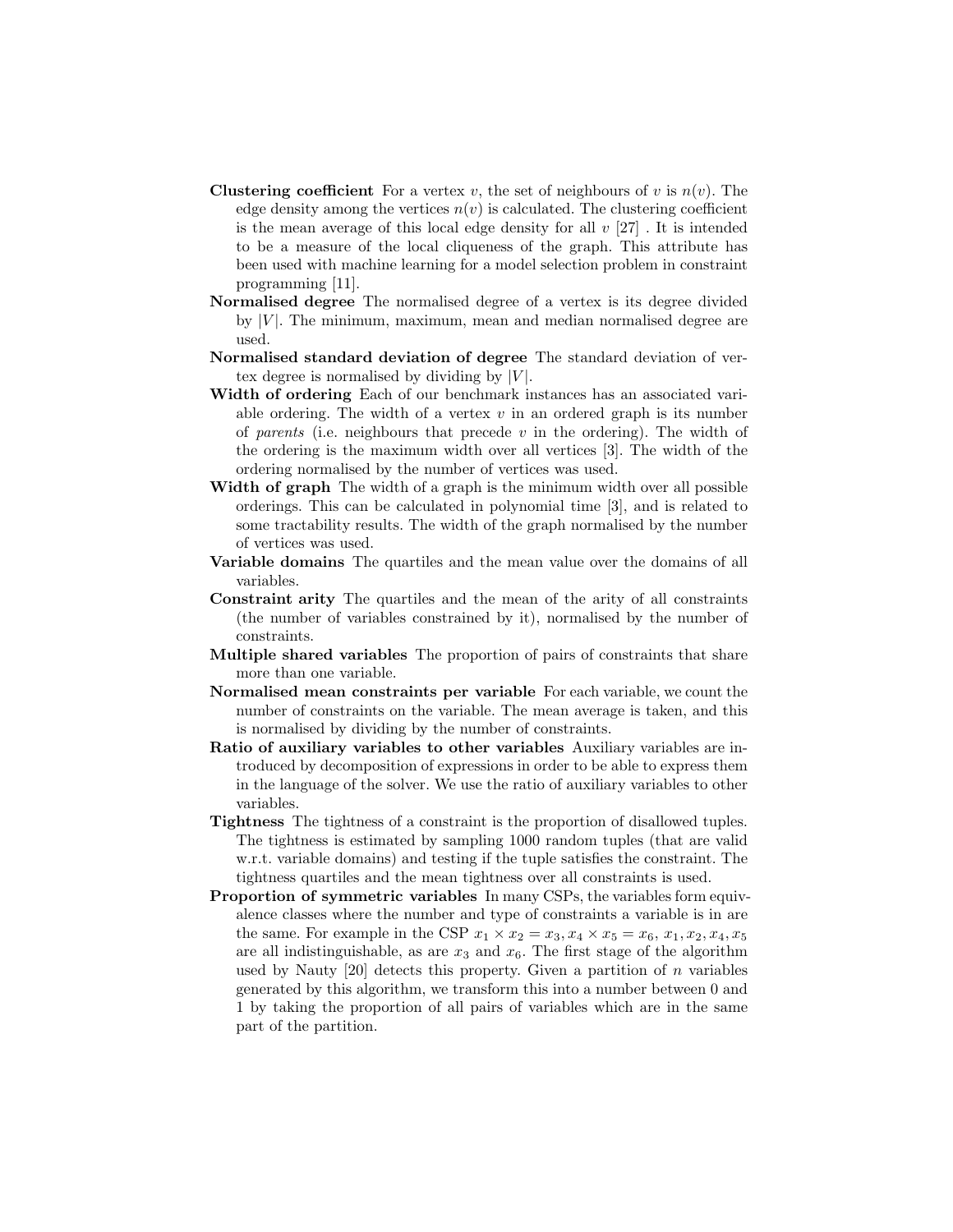Alldifferent statistics The size of the union of all variable domains in an alldifferent constraint divided by the number of variables. This is a measure of how many assignments to all variables that satisfy the constraint there are. We used the quartiles and the mean over all alldifferent constraints.

In creating this set of attributes, we intended to cover a wide range of possible factors that affect the performance of different alldifferent implementations. Wherever possible, we normalised attributes that would be specific to problem instances of a particular size. This is based on the intuition that similar instances of different sizes are likely to behave similarly. Computing the features took 27 seconds per instance on average.

## 5 Learning a problem classifier

Before we used machine learning on the set of training instances, we annotated each problem instance with the alldifferent implementation that had the best performance on it according to the following criteria. If the naïve all different implementation took less CPU time than all the other ones, it was chosen, else the implementation which had the best performance in terms of search nodes per second was chosen. All implementations except the naïve one explore the same search space. If no solver was able to solve the instance, we assigned a "don't know" annotation.

We used the WEKA  $[12]$  machine learning software through the R  $[24]$  interface to learn classifiers. We used almost all of the WEKA classifiers that were applicable to our problem – algorithms which generate decision rules, decision trees, Bayesian classifiers, nearest neighbour and neural networks. Our selection is broad and includes most major machine learning methodologies. The specific classifiers we used are BayesNet, BFTree, ConjunctiveRule, DecisionTable, FT, HyperPipes, IBk, J48, J48graft, JRip, LADTree, MultilayerPerceptron, NBTree, OneR, PART, RandomForest, RandomTree, REPTree and ZeroR, all of which are described in [28].

For all of these algorithms, we used the default parameters provided by WEKA. While the performance would have been improved by carefully tuning those parameters, a lot of effort and knowledge is required to do so. Instead, we used the standard parameter configuration which is applicable for other machine learning problems as well and not specific to this paper.

The problem of classifying problem instances here is different to normal machine learning classification problems. We do not particularly care about classifying as many instances as possible correctly; we rather care that the instances that are important to us are classified correctly. The higher the potential gain is for an instance, the more important it is to us. If, for example, the difference between making the right and the wrong decision means a difference in CPU time of 1%, we do not care whether the instance is classified correctly or not. If the difference is several orders of magnitude on the other hand, we really do want this instance to be classified correctly.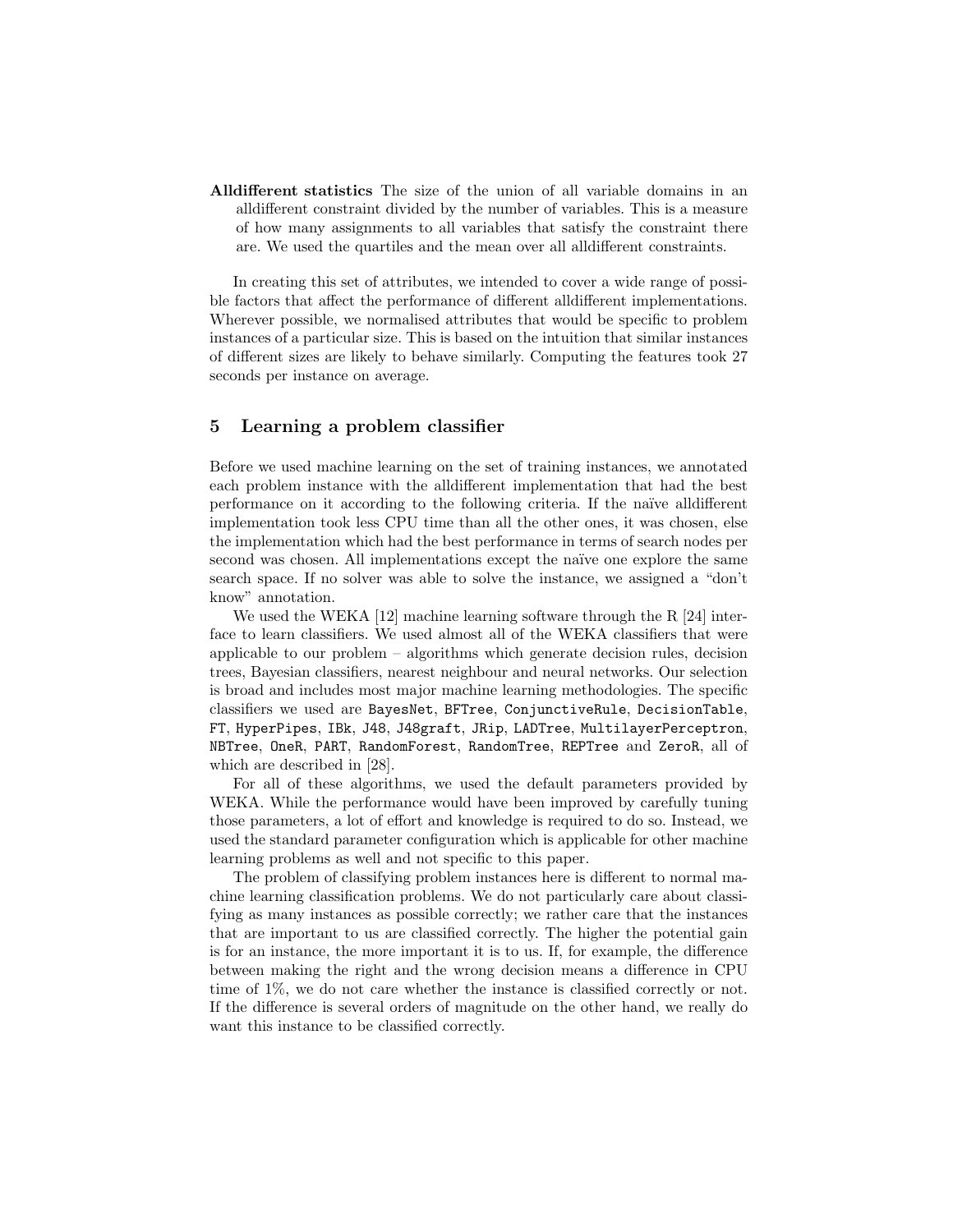Based on this observation, we decided to measure the performance of the learned classifiers not in terms of the usual machine learning performance measures, but in terms of misclassification penalty [29]. The misclassification penalty is the additional CPU time we require to solve a problem instance when choosing to solve it with a solver that is not the fastest one. If the selected solver was not able to solve the problem, we assumed the timeout of 3600 seconds minus the CPU time the fastest solver took to be the misclassification penalty. This only gives the lower bound, but the correct value cannot be estimated easily.

We furthermore decided to assign the maximum misclassification penalty (or the maximum possible gain), cf. Figure 1 as a cost to each instance as follows. To bias the WEKA classifiers towards the instances we care about most, we used the common technique of duplicating instances [28]. Each instance appeared in the new data set  $1 + \lceil \log_2(\text{cost}) \rceil$  times. The particular formula to determine how often each instance occurs was chosen empirically such that instances with a low cost are not disregarded completely, but instances with a high cost are much more important. Each instance will be in the data set used for training the machine learning classifiers at least once and at most 13 times for a theoretic maximum cost of 3600.

To achieve multi-level classification, each individual classifier below consists of a combination of classifiers. First we make the decision whether to use the alldifferent version equivalent to the binary decomposition or the other one, then, based on the previous decision, we decide which specific version of the alldifferent constraint to use.

Table 1 shows the total misclassification penalty for all classifiers with and without instance duplication on the first data set. It clearly shows that our cost model improves the performance significantly in terms of misclassification penalty for almost all classifiers.

|                   |      | misclass. penalty [s] |                             |      | misclass. penalty [s] |
|-------------------|------|-----------------------|-----------------------------|------|-----------------------|
| classifier        |      | all equal cost model  | classifier                  |      | all equal cost model  |
| BayesNet          | 1494 | 3.9                   | LADTree                     | 8.4  | 6.5                   |
| <b>BFTree</b>     | 8.4  | 1.1                   | <b>MultilayerPerceptron</b> | 249  | 8.5                   |
| ConjunctiveRule   | 2300 | 1433                  | <b>NBTree</b>               | 9    | 1.3                   |
| DecisionTable     | 249  | $1.6\,$               | OneR.                       | 69.5 | 409                   |
| FT                | 248  | 1.2                   | PART                        | 5.9  | 1                     |
| <b>HyperPipes</b> | 867  | 867                   | RandomForest                | 41.9 | 0.9                   |
| IBk               | 109  | 109                   | RandomTree                  |      | 1                     |
| J48               | 8.2  | 1.2                   | REPTree                     | 1099 | 10.8                  |
| J48graft          | 8.2  | 1.2                   | ZeroR.                      | 2304 | 2304                  |
| JRip              | 283  | 1.3                   |                             |      |                       |

Table 1. Misclassification penalty for all classifiers with and without instances duplicated according to their cost in the training data set. All numbers are rounded.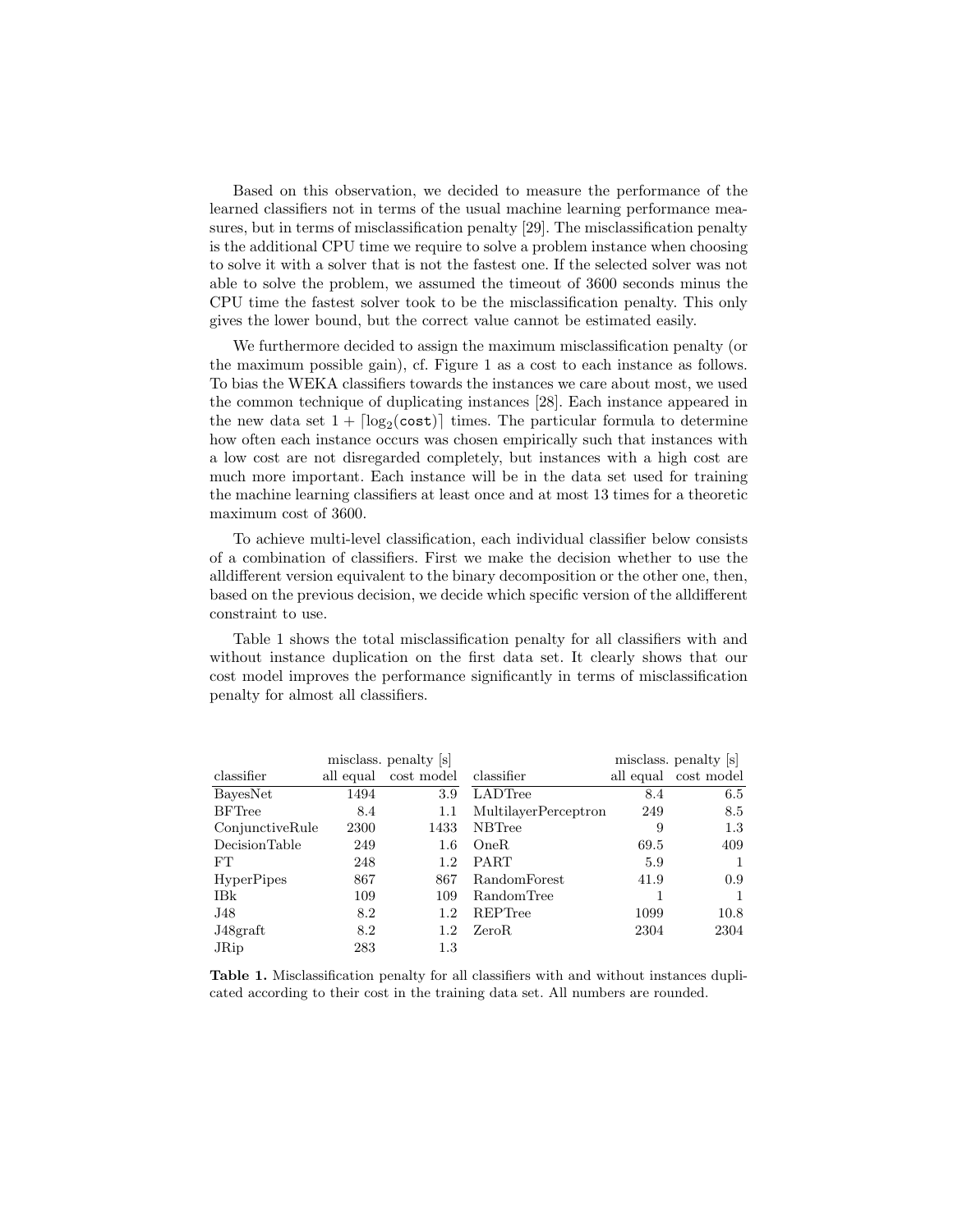For each classifier, we did stratified  $n$ -fold cross-validation – the original data set is split into n parts of roughly equal size. Each of the  $n$  partitions is in turn used for testing. The remaining  $n-1$  partitions are used for training. In the end, every instance will have been used for both training and testing in different runs [28]. Stratified cross-validation ensures that the ratio of the different classification categories in each subset is roughly equal to the ratio in the whole set. If, for example, about 50% of all problem instances in the whole data are solved fastest with the naïve implementation, it will be about  $50\%$  of the instances in each subset as well.

There are several problems we faced when generating the classifiers. First, we do not know which one of the machine learning algorithms was suited best for our classification problem; indeed we do not know whether the features of the problem instances we measured are able to capture the factors which affect the performance of each individual implementation at all. Second, the learned classifiers could be overfitted. We could evaluate the performance of each classifier on the second set of problem instances and compare it to the performance during machine learning to assess whether it might be overfitted. Even if we were able to reliably detect overfitting this way, it is not obvious how we would change or retrain the classifier to remove the overfitting. Instead, we decided to use all classifiers – for each machine learning algorithm the  $n$  different classifiers created during the n-fold cross-validation and the classifiers created by each different machine learning algorithm.

We decided to use three-fold cross-validation as an acceptable compromise between trying to avoid overfitting and time required to compute and run the classifiers. We combine the decisions of the individual classifiers by majority vote. The technique of combining the decisions of several classifiers was introduced in [6] and formalised in [4].

Table 2 shows the overall performance of our meta-classifier compared to the best and worst individual classifier for each set and several other hypothetical classifiers. Our meta-classifier outperforms a classifier which always makes the default decision even on the second set of problem instances. This set is an extreme case because just making the default choice is almost always the best choice – the misclassification penalty for the default choice classifier is extremely low given the large number of instances. Even though there is only very little room for improvement (cf. Figure 1), we achieve some of it.

It also shows that the classifiers we have learned on a data set that contains problem instances from many problem classes can be applied to a different data set with instances from different problem classes and still achieve a performance improvement. Based on this observation, we suggest that our meta-classifier is generally applicable.

Another observation we made is that the performance of the meta-classifier does not suffer even if a large number of the classifiers that it combines perform badly individually. This suggests that the classifiers complement each other – the set of instances that each one misclassifies are different for each classifier. Note also that the classifier which performs best on one set of instances is not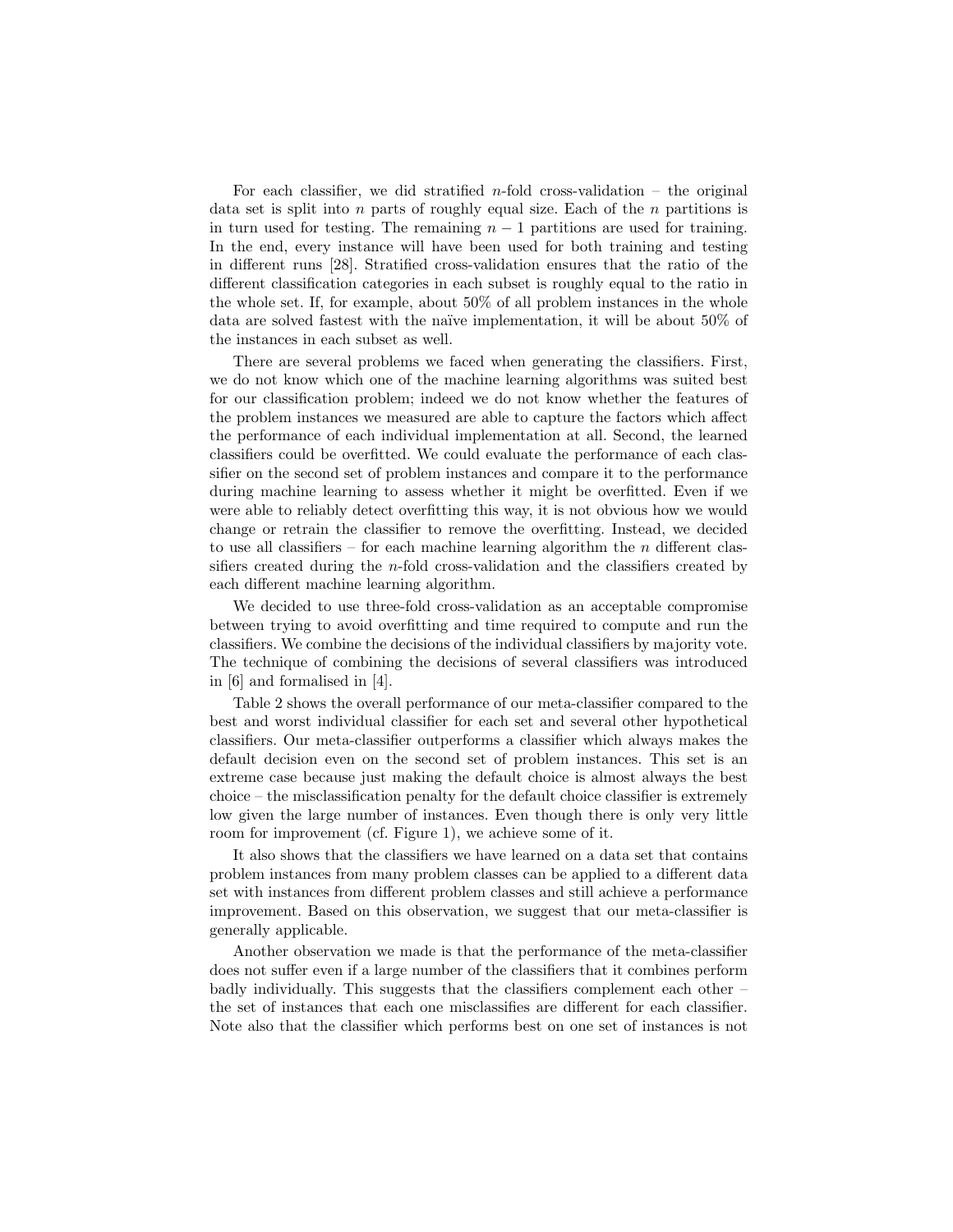|                           | misclassification penalty [s] |                             |                |                |  |
|---------------------------|-------------------------------|-----------------------------|----------------|----------------|--|
|                           | instance set 1                |                             | instance set 2 |                |  |
| classifier                | all features                  | cheap features all features |                | cheap features |  |
| oracle                    | $\theta$                      | $\theta$                    | $\theta$       | $\theta$       |  |
| anti-oracle               | 19993                         | 19993                       | 47144          | 47144          |  |
| default decision          | 2304                          | 2304                        | 223            | 223            |  |
| random decision           | 5550                          | 5550                        | 564            | 564            |  |
| best classifier on set 1  | 0.998                         | 0.994                       | 131            | 220.3          |  |
| worst classifier on set 1 | 2304                          | 2304                        | 223            | 223            |  |
| best classifier on set 2  | 0.998                         | 61.66                       | 131            | 186            |  |
| worst classifier on set 2 | 1.34                          | 1.44                        | 621            | 610            |  |
| meta-classifier           | 1.16                          | 0.996                       | 220            | 222.95         |  |

Table 2. Summary of classifier performance on both sets of benchmarks in terms of total misclassification penalty in seconds. We first evaluated the performance using the full set of features described in Section 4, then using only the cheap features. The oracle classifier always makes the right decision, the anti-oracle always the worst possible wrong decision. The "default decision" classifier always makes the same decision and the "random decision" one chooses one of the possibilities at random. Three-fold crossvalidation was used. All numbers are rounded.

necessarily the best performer on the other set of instances. The same observation can be made for the classifier with the worst performance on one of the instance sets. This means that we cannot simply choose "the best" classifier or discard "the worst" for a given set of training instances. Table 3 provides further evidence for this. The individual best and worst classifiers vary not only with the data set, but also with the set of features used.

|                  |              | instance set 1 | instance set 2 |                |  |
|------------------|--------------|----------------|----------------|----------------|--|
|                  | all features | cheap features | all features   | cheap features |  |
| best classifier  | IBk          | BFTree         | IBk            | BayesNet       |  |
| worst classifier | ZeroR        | ZeroR          | LADTree        | LADTree        |  |

Table 3. Individual best and worst classifiers for the different data and feature sets for the numbers presented in Table 2.

The time required to compute the features was 27 seconds per instance on average, and it took 0.2 seconds per instance on average to run the classifiers and combine their decisions. If we take this time into account, our system is slower than just using the default implementation. This is mostly because of the cost of computing all the features required to make the decision. We do however learn good classifiers in the sense that the decision they make is better than just using the standard implementation.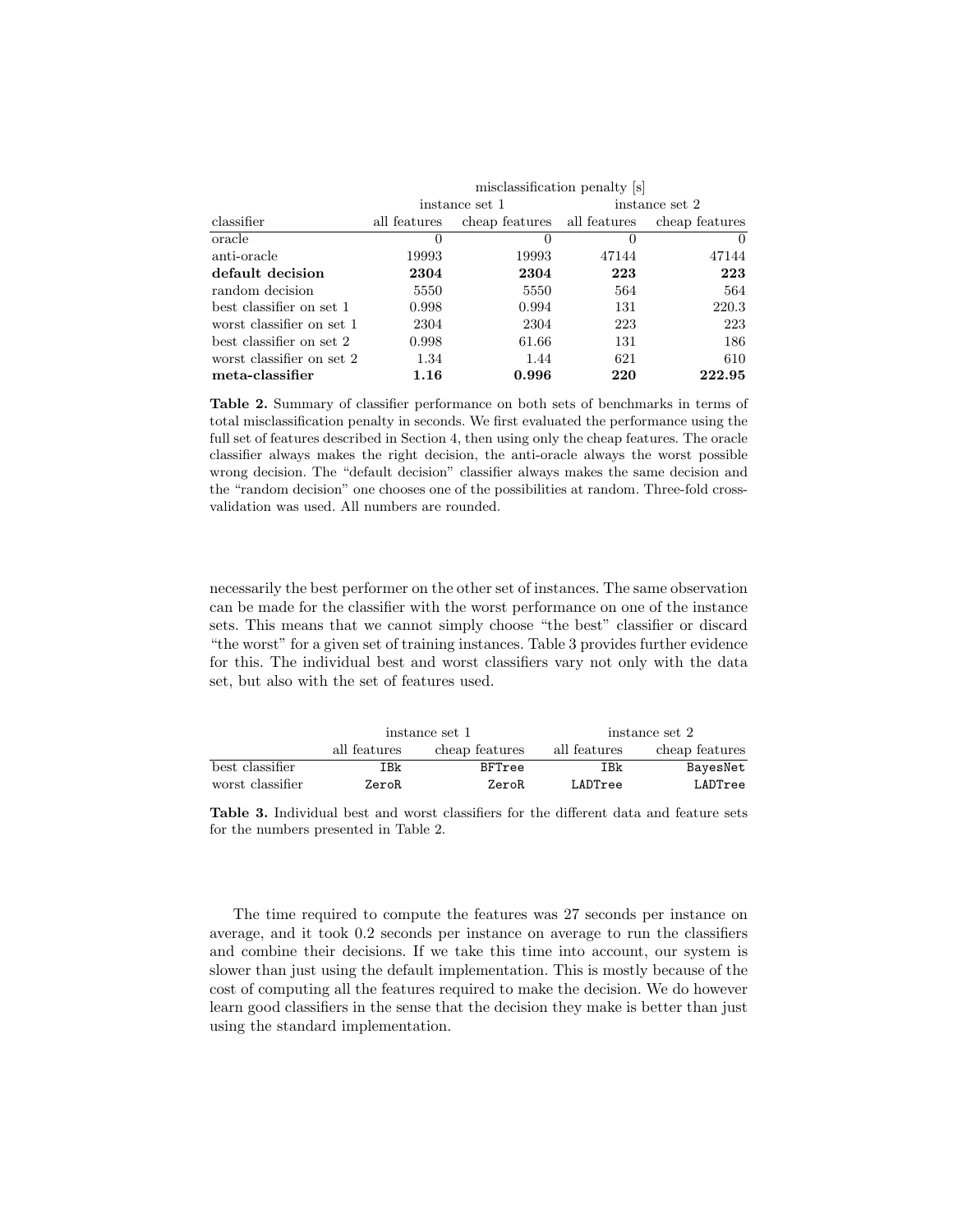We now focus on making a decision as quickly as possible. Most of the time required to make the decision is spent computing the features that the classifiers need. We removed the most expensive features – all the properties of the primal graph described in Section 4 apart from edge density.

The results for the reduced set of features are shown in Table 2 as well. The performance is not significantly worse and even better on the first set of instances, but the time required to compute all the features is only about 3 seconds per instance. On the first set of benchmarks, we solve each instance on average 8 seconds faster using our system (misclassification penalty of default decision minus that of our system divided by the number of instances in the set). We are therefore left with a performance improvement of an average of 5 seconds per instance. On the second set, we cannot reasonably expect a performance improvement – the perfect oracle classifier only achieves about 0.2 seconds per instance on average.



Fig. 2. Speedup achieved by the meta-classifier using the set of cheaply-computable features. The figure does not take the overhead of computing the features and running the classifiers into account. The crosses represent the instances of the first data set, the pluses the instances of the second data set.

Figure 2 revisits Figure 1 and shows the actual speedup our meta-classifier achieves for each instance. It convincingly illustrates the quality of our classifier. The instances where we suffer a slowdown are ones that are solved almost instantaneously, whereas the correctly classified instances are the hard ones that we care about most. In particular the instances where a large speedup can be gained are classified correctly by our system.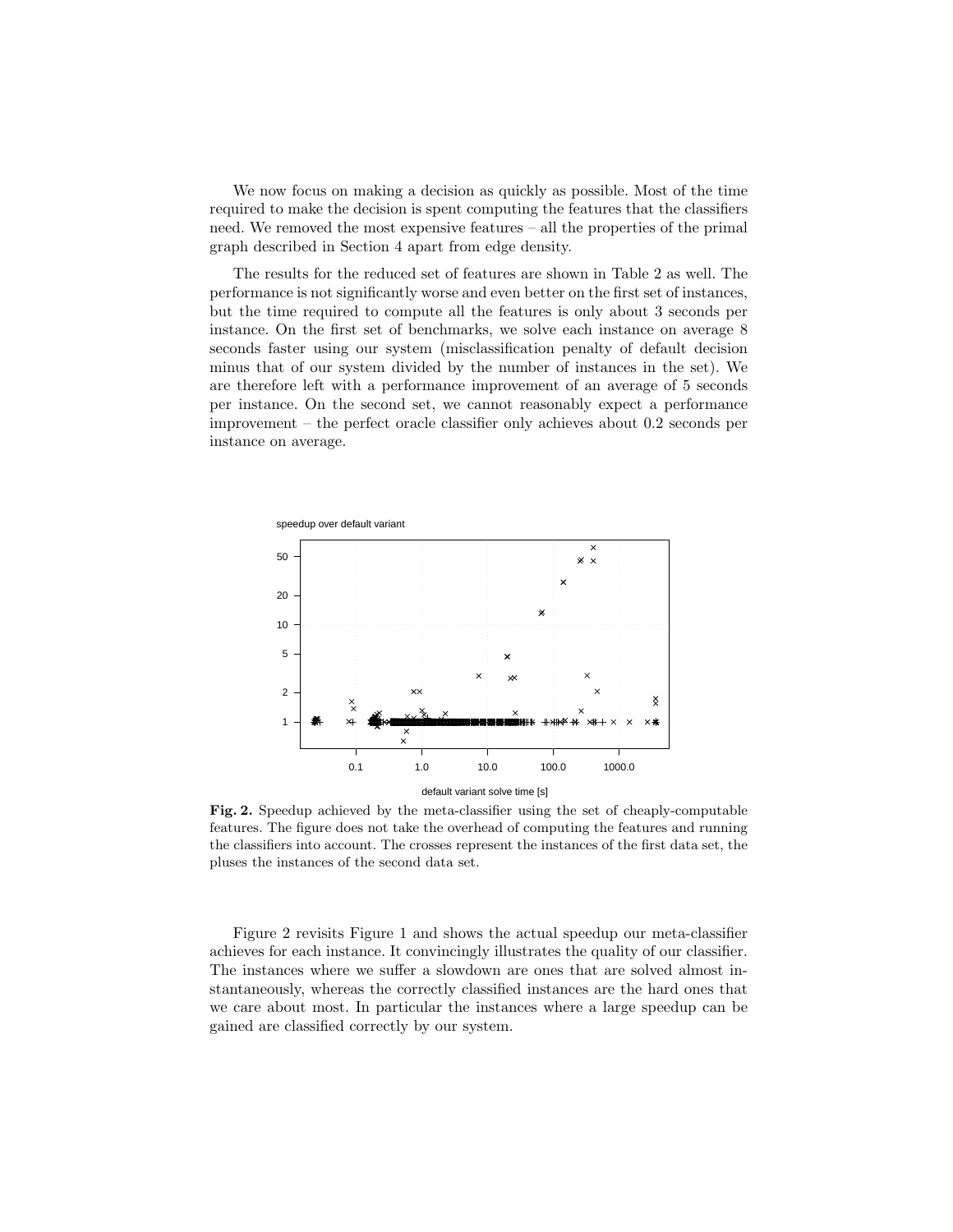## 6 Conclusions and future work

We have applied machine learning to a complex decision problem in constraint programming. To facilitate this, we evaluated the performance of constraint solvers representing all the decisions on two large sets of problem instances. We have demonstrated that training a set of classifiers without intrinsic knowledge about each individual one and combining their decisions can improve performance significantly over always making a default decision. In particular, our combined classifier is almost as good as the best classifier in the set and much better than the worst classifier while mitigating the need to select and tune an individual classifier.

We have conclusively shown that we can improve significantly on default decisions suggested in the state-of-the-art literature using a relatively simple and generic procedure. We provide strong evidence for the general applicability of a set of classifiers learned on a training set to sets of new, unknown instances. We identified several problems with using machine learning to make constraint programming decisions and successfully solved them.

Our system achieves performance improvements even taking the time it takes to compute the features and run the learned classifiers into account. For atypical sets of benchmarks, where always making the default decision is the right choice in almost all of the cases, we are not able to compensate for this overhead, but we are confident that we can achieve a real speedup on average.

We have identified two major directions for future research. First, it would be beneficial to analyse the individual machine learning algorithms and evaluate their suitability for our decision problem. This would enable us to make a more informed decision about which ones to use for our purposes and may suggest opportunities for improving them.

Second, selecting which features of problem instances to compute is a nontrivial choice because of the different cost and benefit associated with each one. The classifiers we learned on the reduced set of features did not seem to suffer significantly in terms of performance. Being able to assess the benefit of each individual feature towards a classifier and contrast that to the cost of computing it would enable us to make decisions of equal quality cheaper.

## Acknowledgements

The authors thank Chris Jefferson for providing some of the feature descriptions. We thank Jesse Hoey for useful discussions about machine learning and the anonymous reviewers for their feedback. Peter Nightingale is supported by EPSRC grants  $EP/H004092/1$  and  $EP/E030394/1$ . Lars Kotthoff is supported by a SICSA studentship.

## References

1. Ansótegui, C., Sellmann, M., Tierney, K.: A gender-based genetic algorithm for the automatic configuration of algorithms. In: CP. pp. 142–157 (2009)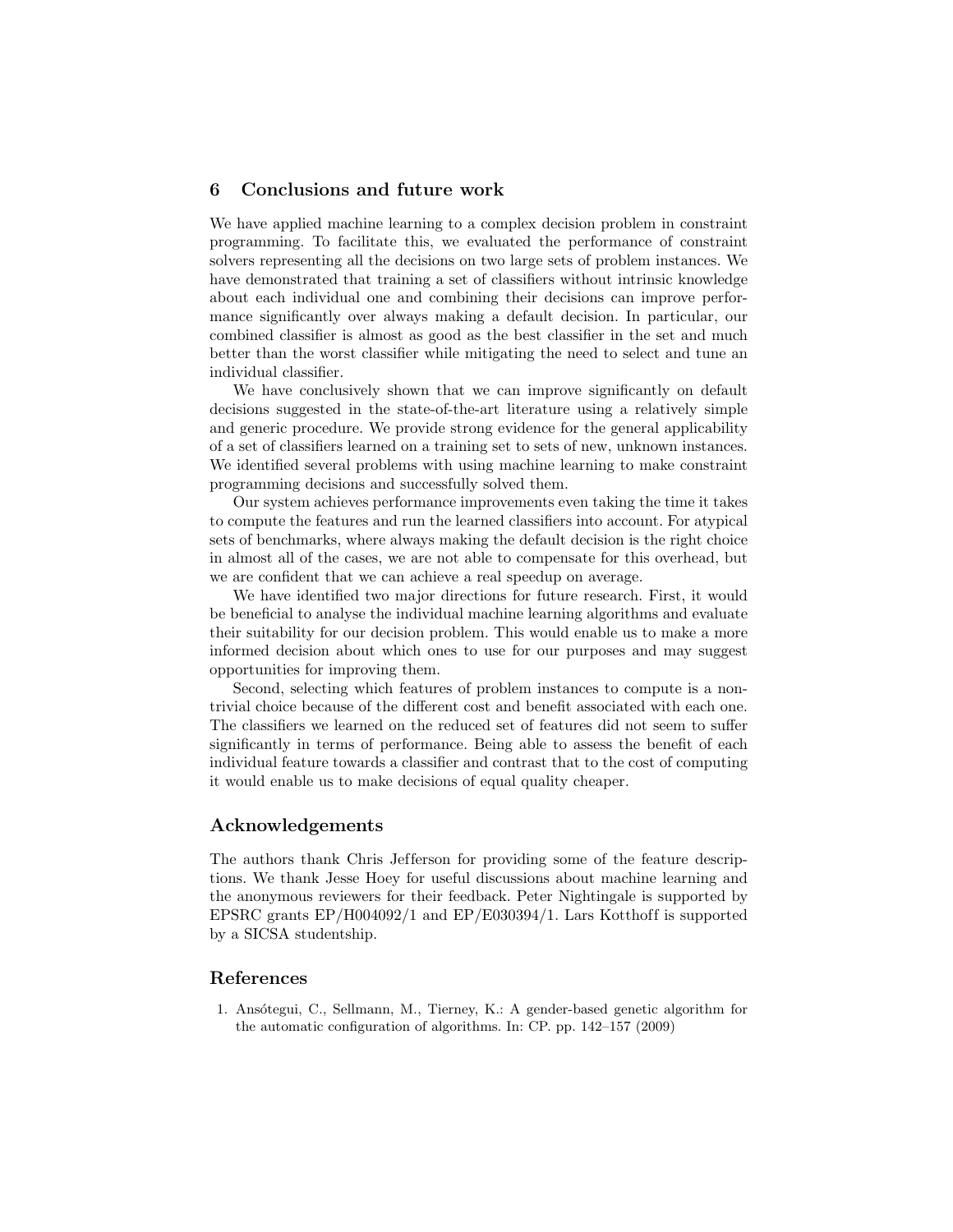- 2. Borrett, J., Tsang, E., Walsh, N.: Adaptive constraint satisfaction: The quickest first principle. In: ECAI. pp. 160–164 (1996)
- 3. Dechter, R.: Constraint Processing. Elsevier Science (2003)
- 4. Dietterich, T.G.: Ensemble methods in machine learning. In: First International Workshop on Multiple Classifier Systems. pp. 1–15 (2000)
- 5. Epstein, S., Freuder, E., Wallace, R., Morozov, A., Samuels, B.: The adaptive constraint engine. In: CP. pp. 525–542 (2002)
- 6. Freund, Y., Schapire, R.E.: A decision-theoretic generalization of on-line learning and an application to boosting. In: EuroCOLT. pp. 23–37 (1995)
- 7. Gent, I., Jefferson, C., Kotthoff, L., Miguel, I., Moore, N., Nightingale, P., Petrie, K.: Learning when to use lazy learning in constraint solving. In: ECAI (2010)
- 8. Gent, I., Jefferson, C., Miguel, I.: Minion: A fast scalable constraint solver. In: ECAI. pp. 98–102 (2006)
- 9. Gent, I., Miguel, I., Moore, N.: Lazy explanations for constraint propagator. In: PADL (2010)
- 10. Gent, I., Miguel, I., Nightingale, P.: Generalised arc consistency for the alldifferent constraint: An empirical survey. Artif. Intell. 172(18), 1973–2000 (2008)
- 11. Guerri, A., Milano, M.: Learning techniques for automatic algorithm portfolio selection. In: ECAI. pp. 475–479 (2004)
- 12. Hall, M., Frank, E., Holmes, G., Pfahringer, B., Reutemann, P., Witten, I.: The WEKA data mining software: An update. SIGKDD Explorations 11(1) (2009)
- 13. van Hoeve, W.J.: The alldifferent Constraint: A Survey (2001)
- 14. Hutter, F., Hamadi, Y., Hoos, H., Leyton-Brown, K.: Performance prediction and automated tuning of randomized and parametric algorithms. In: CP. pp. 213–228 (2006)
- 15. KhudaBukhsh, A., Xu, L., Hoos, H., Leyton-Brown, K.: SATenstein: Automatically building local search SAT solvers from components. In: IJCAI. pp. 517–524 (2009)
- 16. Kotthoff, L.: Constraint solvers: An empirical evaluation of design decisions. CIRCA preprint (2009), http://www-circa.mcs.st-and.ac.uk/Preprints/solverdesign.pdf
- 17. Lagoudakis, M., Littman, M.: Reinforcement learning for algorithm selection. In: AAAI/IAAI. p. 1081 (2000)
- 18. Lecoutre, C.: XCSP benchmarks. http://tinyurl.com/y6hpphs (June 2010)
- 19. Leyton-Brown, K., Nudelman, E., Andrew, G., McFadden, J., Shoham, Y.: A portfolio approach to algorithm selection. In: IJCAI. pp. 1542–1543 (2003)
- 20. McKay, B.: Practical graph isomorphism. In: Numerical mathematics and computing, Proc. 10th Manitoba Conf., Winnipeg/Manitoba 1980, Congr. Numerantium 30. pp. 45–87 (1981), see also http://cs.anu.edu.au/people/bdm/nauty
- 21. Minton, S.: Automatically configuring constraint satisfaction programs: A case study. Constraints 1(1/2), 7–43 (1996)
- 22. O'Mahony, E., Hebrard, E., Holland, A., Nugent, C., O'Sullivan, B.: Using casebased reasoning in an algorithm portfolio for constraint solving. In: 19th Irish Conference on AI (2008)
- 23. Puget, J.F.: Constraint programming next challenge: Simplicity of use. In: CP. pp. 5–8 (2004)
- 24. R Development Core Team: R: A Language and Environment for Statistical Computing. R Foundation for Statistical Computing (2009)
- 25. Régin, J.C.: A filtering algorithm for constraints of difference in CSPs. In: AAAI. pp. 362–367 (1994)
- 26. Rice, J.: The algorithm selection problem. Advances in Computers 15, 65–118 (1976)